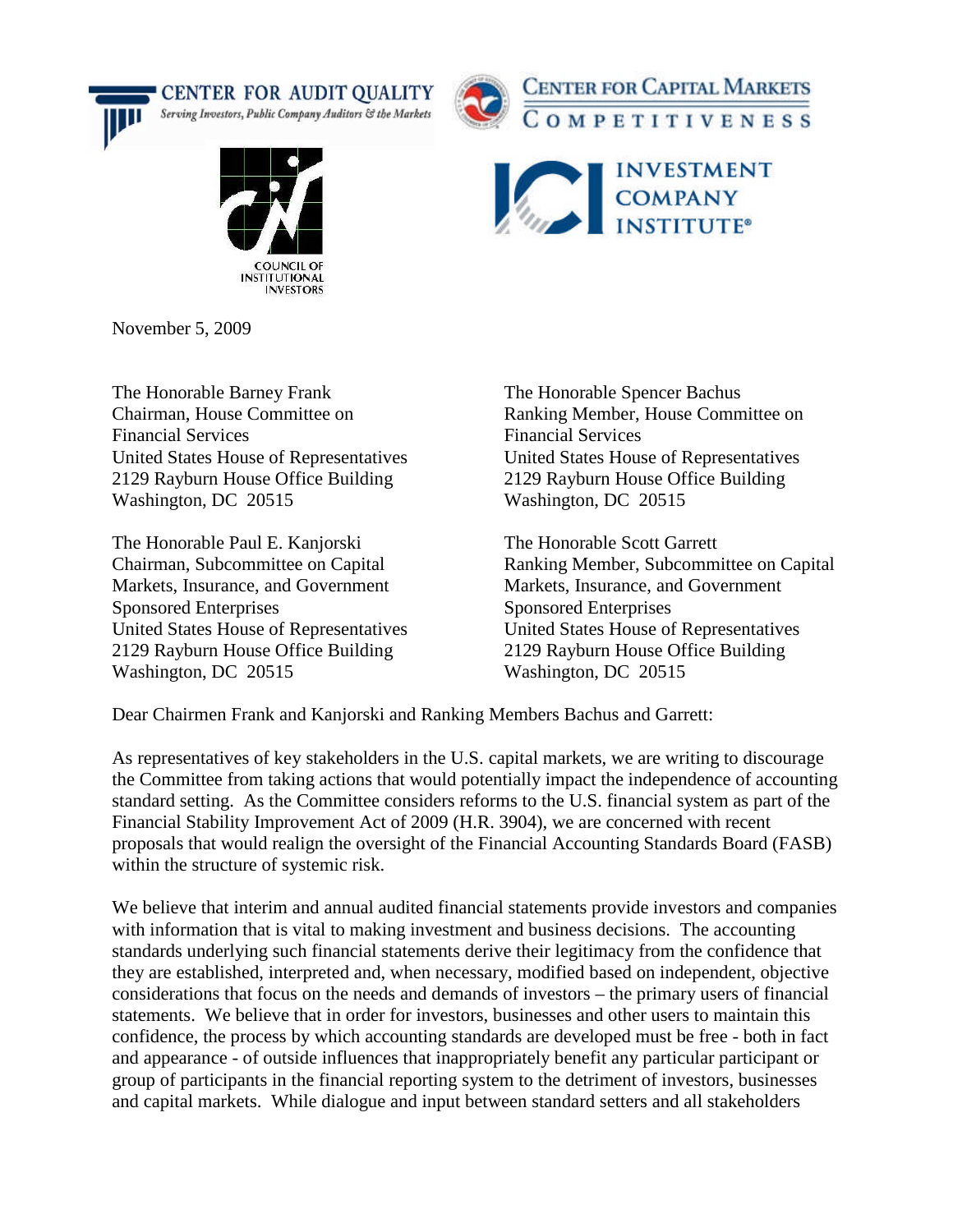might be improved, a realignment of oversight within the structure of systemic risk regulation could have adverse impacts on investor confidence, which is of critical importance to the successful operation of the U.S. capital markets.

In adopting the Sarbanes-Oxley Act of 2002, Congress recognized the benefits of having accounting standards set by an independent body and established a process for the establishment and oversight of financial reporting policy. In doing so, Congress designated the Securities and Exchange Commission (SEC) as the primary agency with oversight over accounting standard setting, given the important role accounting standards play in the Commission's mission to protect investors, maintain fair, orderly and efficient markets, and facilitate capital formation. Efforts to place oversight of, or significant influence on, the FASB in another entity whose primary focus is not to serve the interests of investors and the capital markets runs the risk of impeding the FASB's ability to promulgate and issue standards for financial reporting that faithfully represent the economic activity of business transactions and provide information that meets the needs of investors and companies for all sectors of the economy.

By placing the FASB under the jurisdiction of a structure charged with managing systemic risks to the financial markets, accounting rules will be viewed though the narrow lens of a few large companies from specific industries, rather than considerate of the applicability of financial reporting policies to over 15,000 public companies. Such a narrow focus can skew standards such that it makes understanding of transactions that businesses engage in on a daily basis more difficult and undermine the confidence of investors. We believe that the SEC has been and continues to be best suited to provide the oversight of the FASB for such a broad and diverse economy.

As such, we strongly support an independent standards-setting process, subject to public scrutiny and free of undue pressures. The economic crisis only increases the need for procedural safeguards to protect against interventions that, while well-intentioned, are ultimately misplaced. Procedure, appropriate oversight and independence are important to ensure the legitimacy of the standards-setting process, and to protect the goals of transparency, relevance, and usefulness in financial reporting that are critical to the success of the U.S. capital markets.

We would welcome the opportunity to respond to any questions you may have.

Sincerely,

C'on Diam formelli

Cynthia M. Fornelli Tom Quaadman

Executive Director Executive Director for Financial Reporting Center For Audit Quality Policy and Investor Opportunity Center for Capital Markets Competitiveness U.S. Chamber of Commerce